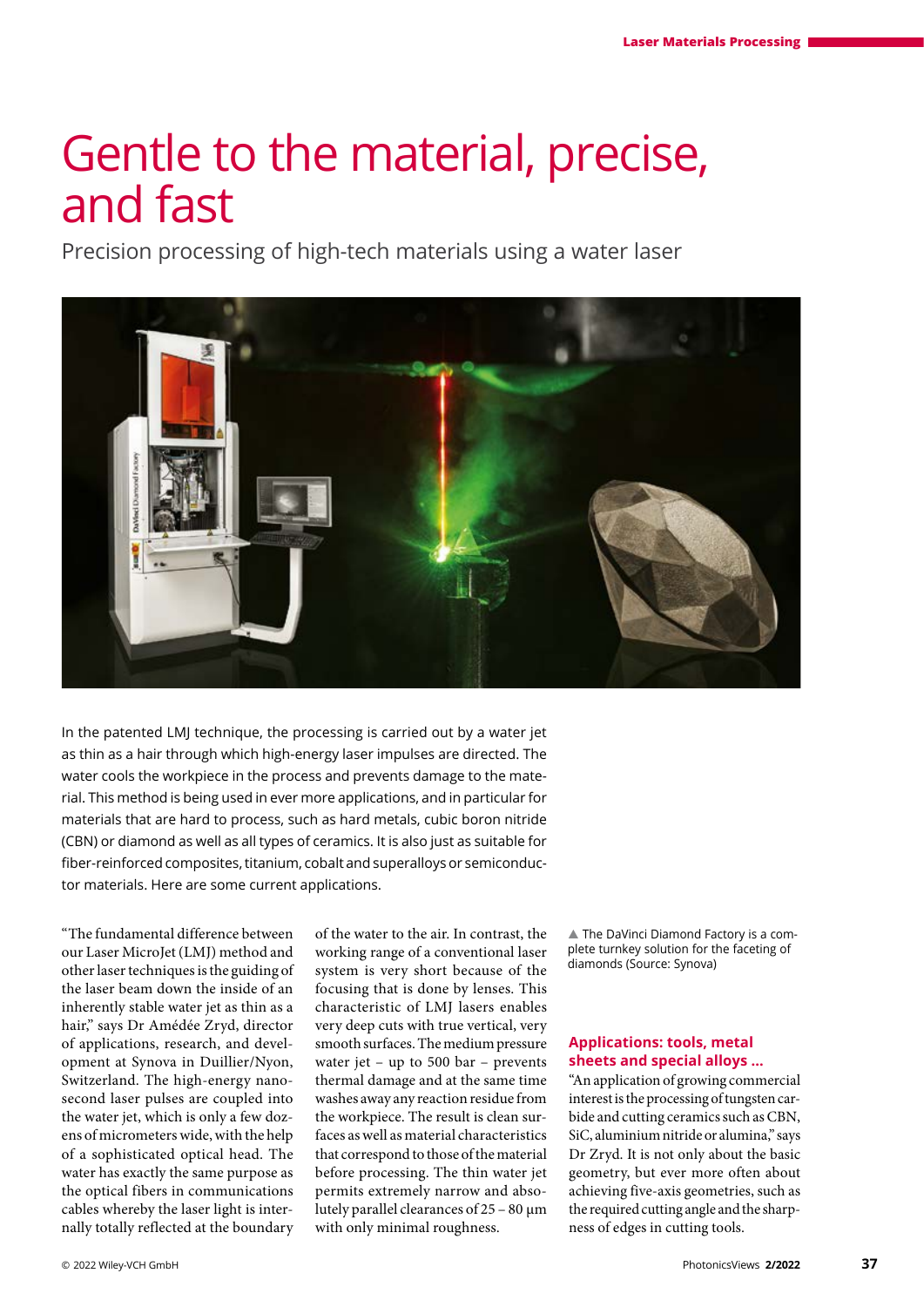

While a water jet guided LMJ laser remains focused over a long distance, the intensity of a conventional laser beam drops off quickly beyond the point of focus (Source: Synova)

A further promising application has arisen from the manufacture of permanent magnet materials such as ceramic-coated turbine blades as well as in large silicon components that are used in wafer reactors as consumables.

The focusing of the laser light within a stable water jet enables very deep cuts with vertical and very smooth surfaces E<br>The<br>ast



Dr Amédée Zryd

NdFeB, which can only be processed with difficulty because of their hardness and brittleness. Synova can help here because the technique also allows thick materials to be processed. In addition, there is virtually no effect on the magnetic properties of the material because of the excellent cooling provided by the water jet. Further interesting applications of the LMJ technique include the drilling of cooling holes in

# Company

#### **Synova**

Synova SA, headquartered in Duillier, Switzerland, develops and manufactures advanced laser cutting systems that incorporate its proprietary water jet guided laser technology (Laser MicroJet) in a true industrial CNC platform. Customers benefit from significant yield and improved cutting quality as well as enhanced capabilities for precision machining a wide range of materials. The company has supplied over 400 machines designed for applications such as drilling coolant holes in turbine blades, faceting rough diamond stones and processing semiconductor materials.

#### **[www.synova.ch](http://www.synova.ch)**

**Meet us at LASER World of PHOTONICS, A6.361** 

In this last case, specially constructed systems were developed for a large customer. According to Dr Zryd, a number of these systems are now in use there almost the whole year round in three-shift operation and have reached an uptime of 98 %. This confirms the maturity of the LMJ technology to carry out work that meets the highest requirements of quality and reliability while meeting strict safety standards.

#### **… diamonds …**

"Although clear diamonds hardly absorb our green laser light, we are still able to process diamond materials," discloses Dr Zryd. The reason is simple: black graphite is formed on the surface of the diamond as soon as the first laser beam hits it, which absorbs the following laser impulses very well. The thin graphite layer can be easily polished away afterwards. One of the important advantages of the Synova technology here is the narrow cutting width because only very little of the expensive stone volume is lost. There are special solutions for the jewellery industry, such as the DaVinci Diamond Factory which machines rough diamonds into fully facetted brilliants.

Artificial diamond stones made by the CVD process are a growing application where such lab grown crystals are cut by laser into monocrystalline slices. The depth of the cut is continually increasing: the standard currently lies at about 10 mm, although 20 mm has already been achieved. As the workpieces can be turned and worked on from the rear, slices with a depth of up to 40 mm can be created. Other industrially-produced diamond materials like MCD, PCD or metal-matrix diamond composites can also be easily machined.

## **… as well as fiber-reinforced composites and ceramics**

"We are also able to process almost any type of ceramics or ceramic-composite, as long as it is not transparent to green light," says Dr Zryd. There are currently some interesting developments on the subject of non-oxide (such as SiC-SiC) or oxide-oxide ceramic matrix composites



Holes are made in these discs of high purity silicon using the LMJ technique to let gas through during the production of wafers (Source: Synova)